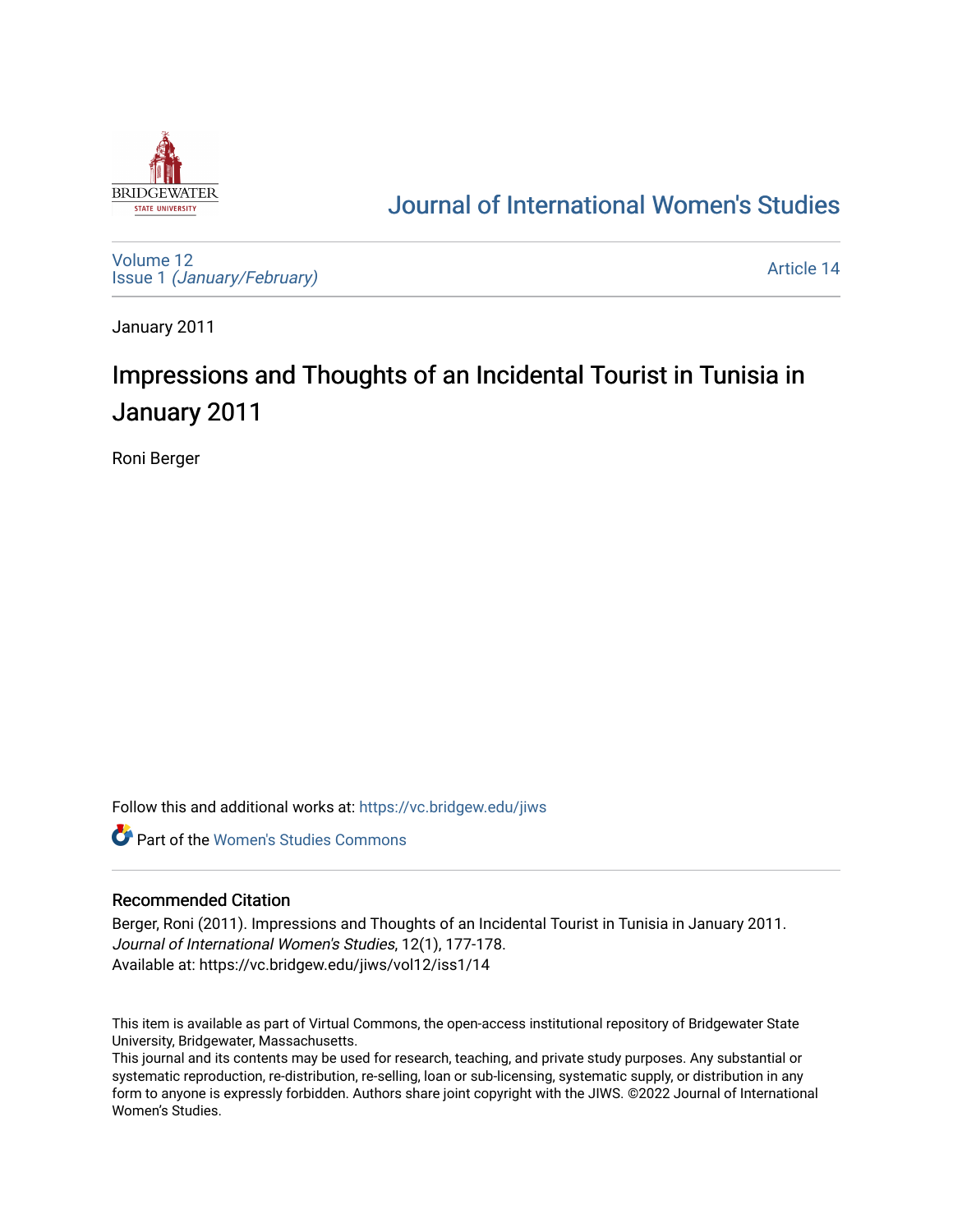#### **Impressions and thoughts of an incidental tourist in Tunisia in January 2011**

### By Roni Berger<sup>[1](#page-1-0)</sup>

When I planned my two weeks trip to Tunisia earlier this month, I envisioned peaceful, eventless visits to the old palaces, domed mosques and minarets, the country's medinas (old cities surrounded by walls) and Kasbahs (fortresses typically built on the top of hills to serve for defensive purposes), interesting views of Punic, Carthaginian, Roman and Ottoman ruins and mosaics, ancient synagogues, Kairouan the fourth-holiest site in Islam, green Oases and the dunes of the Sahara desert as well as the famous Middle Eastern hospitality and food (being an immigrant from the Middle East, the latter was of special appeal to me). I indeed saw all of these as well as the unanticipated sites of tanks and armed soldiers, policemen and the national guard in the city of Tunis, the bustling capital of this small North African country, also known as one of the Maghreb region, boarding with Libya and Algeria, burning tires in small towns and a nation taking to the street the frustration with a corrupted dictatorship of 23 years.

Tunisia is a progressive westernized Muslim country (98% of the population are Muslims) with a culture that is a mix of secular and Islamic features, new and old. For example, while one hears the muezzin calling for prayer five times a day and alcohol availability is restricted (but not absent), women have equal legal rights and are much more independent and free than in other Muslim countries. Tunisia is the only country in the Arab world where polygamy is forbidden by law, women outnumber men in higher education and a higher percentage of women serve in the Tunisian parliament than in the US congress. Yet, although in many families the woman is the main or sole breadwinner, men are the primary custodians of the car. While the law provides gender equality and full rights for women and the government encourages it, progress is slow because of Tunisia's patriarchal heritage. However, traditional values are gradually changing, especially among the young generation.

Moderation dominates Tunisian norms. Thus, wearing "immodest" clothes (such as shorts, sleeveless shirts and tank tops) is discouraged, so is wearing the Islamic headscarves [\(hijab\)](http://en.wikipedia.org/wiki/Hijab), although in the streets, one can see women in modern western outfits side by side with those wearing traditional long djellaba or kaftan; however, the latter is more common in the villages and among older women. While in some Muslim countries (such as Saudi-Arabia), women who are seen in public with a non-relative man may be severely punished and most of those sitting in coffee shops in Tunisia at all hours of the day are men, I often witnessed women freely chatting, shaking hands and exchanging friendly kisses with men. The use of modern contraceptives is high among married Tunisian women and the population growth rate is the lowest in North Africa.

The country's population is young (mean age below 30) and well educated. Literacy rate is 78% for the total population and 94%-97% for the young people age 15- 24. The country has relatively large middle class, a two tear (private clinics and public hospitals) fairly well developed health care system, including access to mental health services integrated into primary care, community mental health services especially in the

 $\overline{a}$ 

<span id="page-1-0"></span><sup>&</sup>lt;sup>1</sup> Roni Berger, PhD LCSW Professor Adelphi University School of Social Work. 1 South Ave. Garden City NY 11530 Room 303 tel. 516 877 4365 e-maill: berger@adelphi.ed